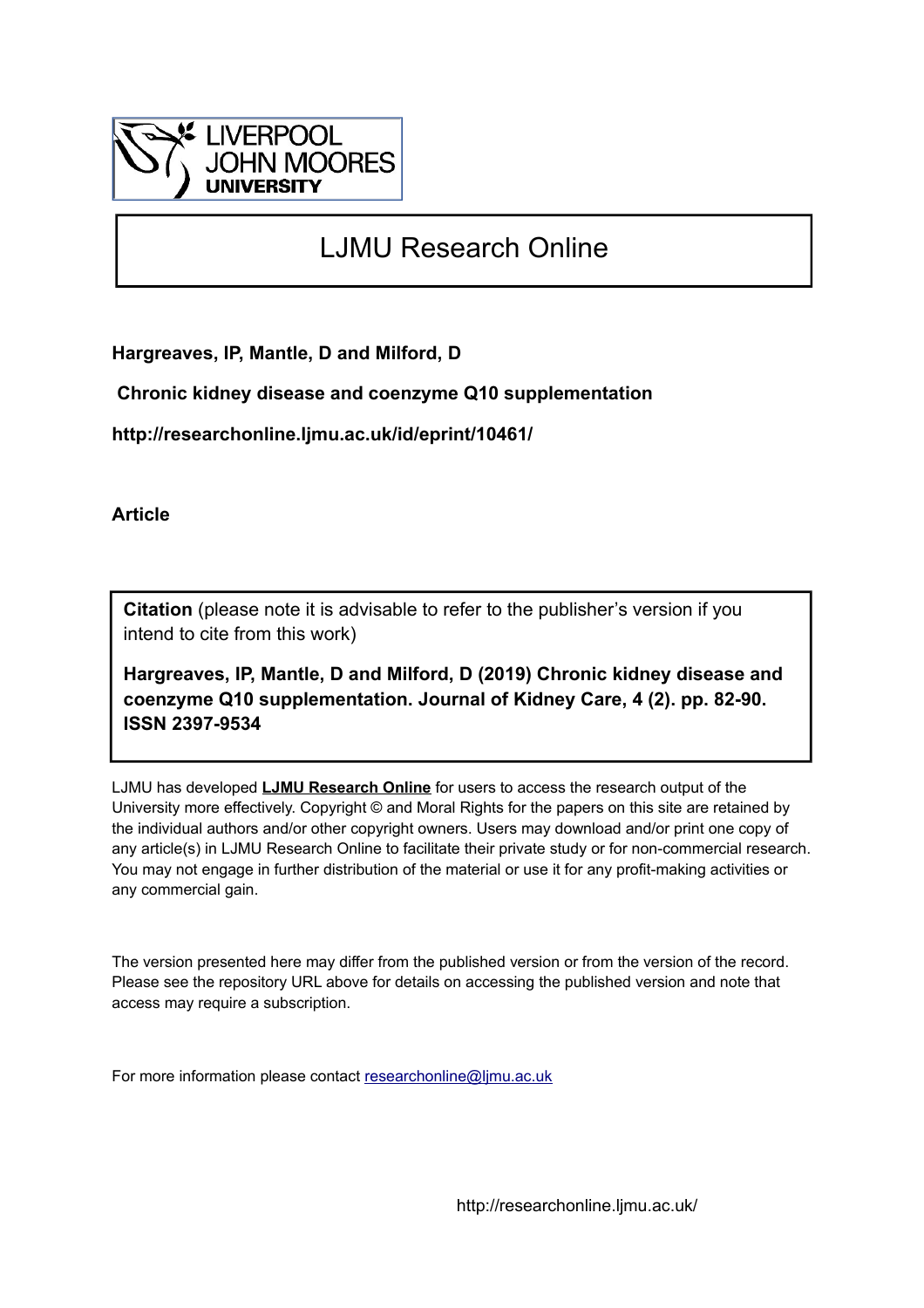## **Abtsract**

Amongst the potential causes of chronic kidney disease (CKD), mitochondrial respiratory chain (MRC) dysfunction, oxidative stress and inflammation have beenimplicated as contributor factors to the pathogenesis of this broad ranging disorder. In view of the reported ability of coenzyme Q10 (CoQ10) to restore electron flow in the MRC, as well as to increase cellular antioxidant capacity and mediate inflammation, CoQ10 supplementation may offer some therapeutic potential in the treatment of patients with CKD, in which evidence of oxidative stress/inflammation and/or MRC dysfunction have been identified. The following review will outline our current knowledge on the use of CoQ10 in the treatment of CKD, as well as discussing the involvement MRC dysfunction, oxidative stress and inflammation in this disorder.

# **Introduction**

CKD isdefined as a permanent loss of kidney function, characterised by a reduced ability of the kidneys to excrete waste products of metabolism, resulting in the build-up of uremic toxins in the blood (Barret et al., 2014). CKD is classified into five stages, depending on the glomerular filtration rate (GFR); this is the rate of filtration across the glomerular filtration barrier, measured in units of ml/min/1.73m2, with normal values typically in the range 90-120. Patients with severe CKD (stage 5) are typically treated by dialysis to remove uremic toxins, correct electrolyte and acid base imbalance and, in patients with reduce urine output, regulate body water (Dhondup and Qian, 2011). It is estimated that the prevalence of CKD in the general UK population is approximately 10% (Public Health England, 2014). There are a number of causes of CKD, with hypertension and diabetes being amongst the most prominent (Romagnani et al., 2017).

CoQ10 is a lipophilic molecule consisting of a benzoquinone nucleus and an isoprenoid side chain [Figure 1] that plays a key role in cellular energy generation within the mitochondrial respiratory chain (MRC) [Figure 2], as well as having an important antioxidant and anti-inflammatory action (Fan et al. 2017). CoQ10 occurs within the body in two very closely related chemical forms, an oxidised form (ubiquinone) [Figure 1a] and a reduced form (ubiquinol) [Figure 1b]. The chemical structure of CoQ10 is relatively complex, and ubiquinol differs from ubiquinone only by the addition of an extra two hydrogen atoms. The antioxidant activity of CoQ10 is provided by ubiquinol (Hargreaves, 2015). The reductive regeneration of ubiquinol is vital to maintain its antioxidant function. The MRC ensures that the inner mitochondrial membrane CoQ10 pool is kept in its fully reduced ubiquinol state (Aberg et al. 1992). The enzyme, electron transfer flavoprotein-ubiquinone oxidoreductase (ETFDH) also contributes to the reduction of the CoQ10 pool within the inner mitochondrial membrane (Gempel et al. 2007). CoQ10 is reduced to ubiquinol on the outer surface of the inner mitochondrial membrane by the enzyme, dihydroorotate dehydrogenase during pyrimidine synthesis (Turunen et al. 2004). In the plasma and endomembranes (membranes of the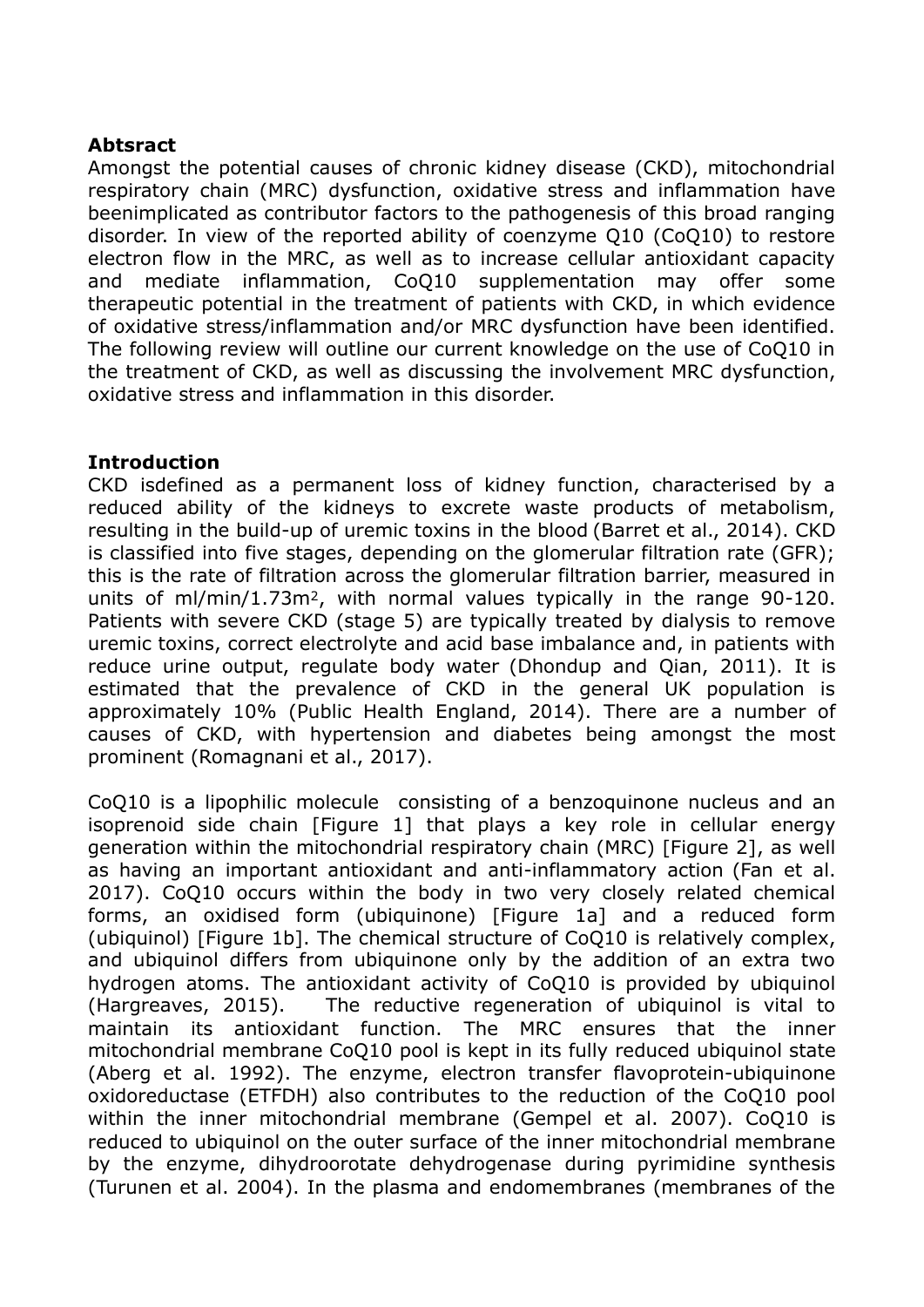different organelles within the cytoplasm of the cell) there are at least four enzymes that are known to maintain CoQ10 in its ubiquinol form. These enzymes are NADH cytochrome b5 reductase, NADH/NADPH oxidoreductase, NADPH coenzyme Q reductase (NQO1) and dihydro-orotate dehydrogenase (NQO1;Villalba & Navas 2000; Takahashi et al. 1996).

In addition to their antioxidant potential however, the therapeutic efficacy of CoQ10 and its synthetic analogues such idebenone in the treatment of MRC disorders is also thought to rely on their ability to enhance electron flow in the MRC (Hargreaves, 2014; Neergheen et al., 2017).

# **Mitochondrial dysfunction in CKD**

The waste products of metabolism, uremic toxins are normally excreted in the urine, but can accumulate as a result of CKD and have been reported to cause impairment of MRC function (Mutsaers et al., 2013; Granata et al., 2015) [Figure 2]. This can result from inhibition of MRC complex II (succinate: ubiquinol reductase) and/or complex IV (cytochrome c oxidase) activities (Granata et al., 2009; Granata et al., 2015). Furthermore, in vitro studies have indicated that the CKD reported in patients with primary hyperaldosteronism may result from aldosterone induced mitochondrial dysfunction in the podocytes. The mitochondrial dysfunction appears to result from an aldosterone induced decrease in mitochondrial DNA (mtDNA) copy number as a consequence of increased mitochondrial reactive oxygen species (ROS) generation (Su et al., 2013).

Interestingly, a decrease in mtDNA has also been reported in Finnish type congenital nephrotic syndrome (Solin et al. 2000). Once impaired, the MRC becomes a major source of ROS which can result in oxidative stress, once cellular antioxidant defences have been overwhelmed (Stepien et al., 2017), and has been reported in animal models of CKD (Owada et al., 2010). The major sites of ROS generation within the MRC are at complex I and III (Quinlan et al. 2013). Oxidative stress can also result in inflammation which can mediate a host of chronic diseases (Stepien et al., 2017; refs: DelaCruz & Kang, 2018; Grazioli & Pugia, 2018; Meyer et al, 2018). In addition, the levels of a number of pro-inflammatory cytokines considered to be uremic toxins increase in CKD, contributing to the pathophysiology of this condition (Castillo-Rodriguez et al., 2017).The release of mitochondria-derived damageassociated molecular patterns (DAMPs) as the result of mitochondrial dysfunction. may also contribute to the inflammatory response by interacting with receptors similar to those involved in the pathogen-associated immune response (Picca et al., 2017). Furthermore, an study in a mouse model of Parkinson`s disease has indicated that mitochondrial dysfunction is able to multiply the inflammasome signalling pathway-driven proinflammatory cascade in microglia (Sarkar et al., 2017). Moreover, inflammation has also been associated with the inhibition of MRC enzyme activity as illustrated in the autoimmune inflammatory disorder, multiple sclerosis (Hargreaves et al. 2018) as well as the systemic inflammatory response syndrome, Sepsis (Stepien et al., 2017). MRC dysfunction, oxidative stress and inflammation can interact in a mutually reinforcing manner, with deleterious effects on the functioning of all tissues, but particularly those with high energy demands such as the heart and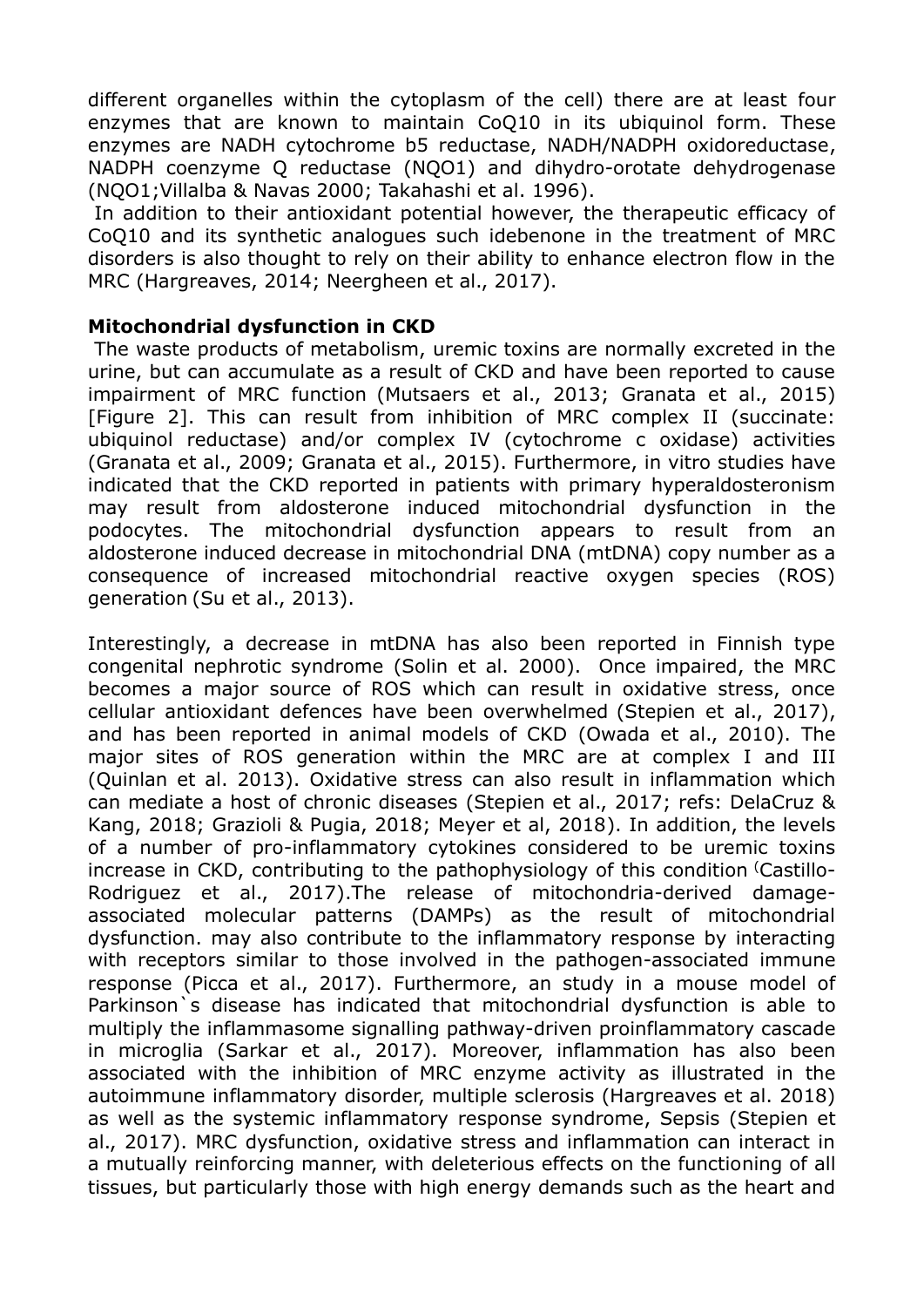# kidneys.

Therefore, in view of the association between CKD, MRC dysfunction, oxidative stress and inflammation, it is the purpose of this article to discuss evidence for the potential role of CoQ10 in the treatment of patients with CKD.

# **CoQ10**

CoQ10 plays a key role in the biochemical process that supplies all cells with the energy required for their normal functioning. Specifically, CoQ10 serves an electron carrier in the MRC transferring electrons derived from complex I (NADH:ubiquinone reductase) and complex II to complex III allowing a continuous passage of electrons within the chain which is required for the process of oxidative phosphorylation and consequent ATP production (Hargreaves, 2003) [Figure 2]. In its reduced ubiquinol form, CoQ10 also functions as a potent lipid soluble antioxidant which is considered more efficient than vitamin E (Frei et al. 1990). It has been suggested that ubiquinol acts earlier in the prevention of lipid peroxidation than vitamin E (Ernster & Forsmark-Andree 1993) and is also able to regenerate the active  $\alpha$ -tocopherol form of the vitamin from the  $\alpha$ -tocopheroxyl radical. Ubiquinol is able to inhibit lipid peroxidation (Ernster et al. 1992; Ernster & Dallner 1995) and is present in the membranes of all other subcellular organelles, such as microsomes, lysosomes and the Golgi apparatus (Crane, 2001;Turunen et al., 2004; Littarru et al. 2007). In the plasma membrane, ubiquinol can prevent lipid peroxidation by itself or by reducing the antioxidants,  $\alpha$ -tocopherol and vitamin C (Navas et al. 2007). Ubiquinol also plays an important role as an antioxidant protecting circulatory lipoproteins from free radical induced oxidative damage (Romagnoli et al. 1994; Alleva et al. 1995). It is important to stress that ROS can serve as a r signalling molecule regulating important biological and physiological functions within the cell (Finkel, 2011).However, excessive production of ROS will overwhelm the intracellular antioxidant defenses causing oxidative damage to lipids, proteins and DNA (Cross et al., 1987; Matsuzaki et al, 2009). In addition, gene expression profiling has shown that CoQ10 influences the expression of several hundred genes (Guttierez-Mariscal et al, 2018). In particular, studies in cell culture, animal models and human subjects have shown that CoQ10 can directly regulate gene expression relevant to inflammation and fat metabolism (Schmelzer et al 2008). At least 13 genes are involved in the biosynthesis of CoQ10 itself, and mutations 10 of these genes have been reported to result in primary CoQ10 deficiency (Awad et al. 2018;Yubero et al. 2018).

An adequate supply of CoQ10 is essential for the normal functioning of mitochondria. Most of the daily CoQ10 requirement is synthesized within the body, with a small amount being obtained from dietary sources (Weber et al., 1997). CoQ10 biosynthesis is a multistage process with the benzoquinone nucleus being derived from tyrosine and the isoprenoid side chain being derived from acetyl-CoA via the mevalonate pathway (Turunen et al. 2004). Following the condensation of the side chain and benzoquinone nucleus, the final modification of the benzoquinone nucleus to form CoQ10 occurs within the mitochondria (Turunen et al. 2004; Navas et al. 2007). CoQ10 is present within all cellular membranes including the plasma membrane, however it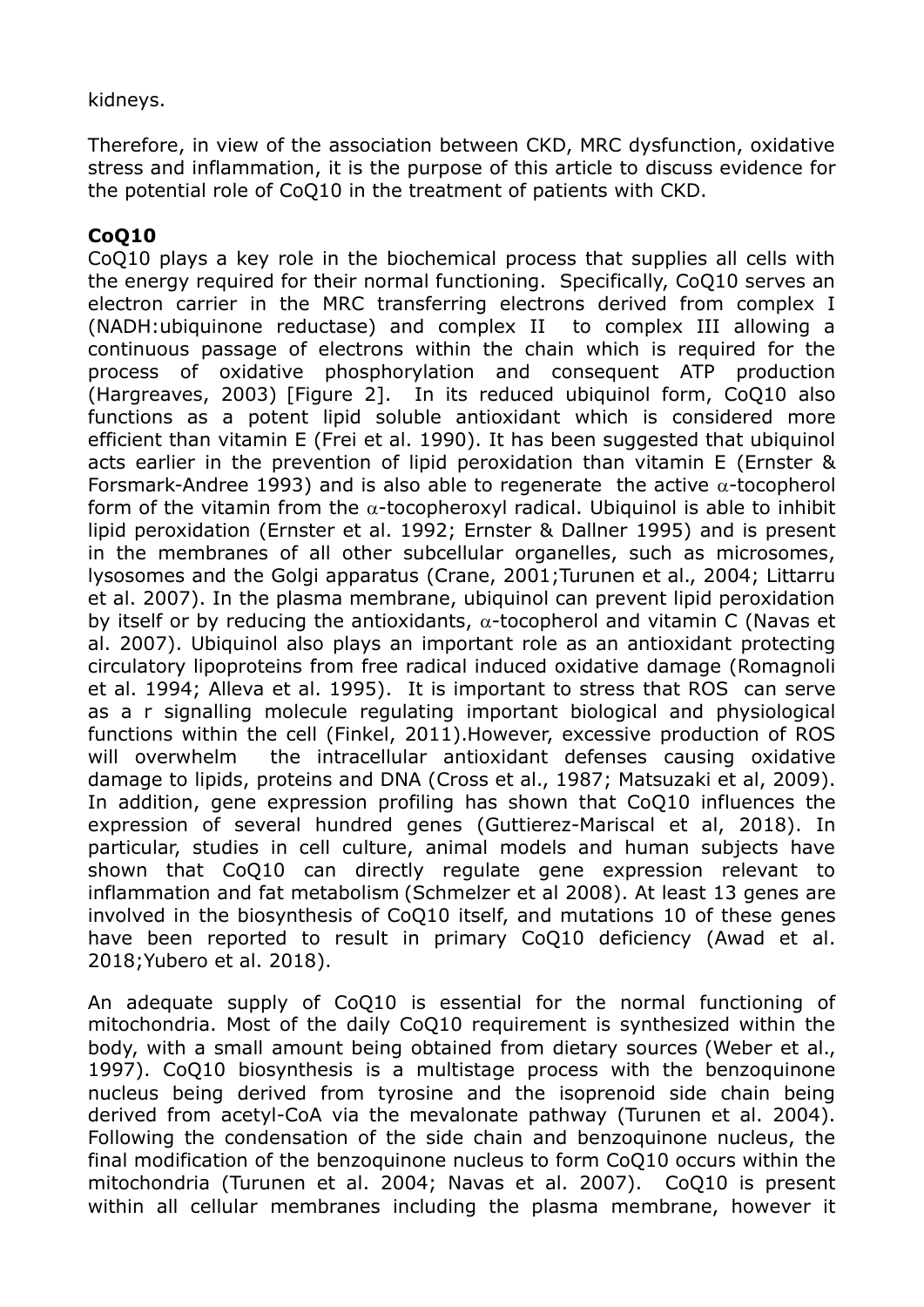found in the highest amounts within the outer and inner membranes of the mitochondria, lysosomes and Golgi body where it serves as a respiratory chain redox carrier, proton transporter and antioxidant. (Turunen et al. 2004). As people age, the body becomes less efficient at producing its own supply of CoQ10 (Navas et al. 2007); with levels in cardiac tissue at age 65 being less than 50% of those at age 25, this is why people may choose to take supplemental CoQ10 to correct this potential deficit (Kalen et al., 1989). An important factor to consider which may influence the efficacy of CoQ10 supplementation is the type of CoQ10 formulation employed, as this will influence the bioavailability of CoQ10 absorbed from the digestive tract into the bloodstream. When supplemental CoQ10 is first produced (via a yeast fermentation process), it is obtained in the form of crystals which cannot be absorbed from the digestive tract (Mantle, 2015). It is essential that these crystals are dispersed into single CoQ10 molecules (and remain dispersed during the product shelf-life) for optimum bioavailability, but manufacturers vary greatly in their ability to achieve this goal. In view of their superior absorption, the use of gel and oil based formulations of CoQ10 have been recommended in preference to tablets in the treatment of patients with mitochondrial disease (Weis et al., 1994) . Recently, a study by Martinefski et al (2017) reported that soft gel formulations improved the bioavailability of CoQ10 with respect to solid formulations.

At present, there is considerable debate on whether formulations of ubiquinol, CoQ10 in its fully reduced form (Hargreaves, 2003), have a better absorption from the GI tract than those of CoQ10. It is reported that the absorption of ubiquinol by the gastrointestinal tract is 3-4 times greater than that of  $CoQ10<sup>2</sup>$ Bhagavan and Chopra, 2007; Garcia-Corzo et al., 2014). However, upon absorption from the GI tract, CoQ10 undergoes reduction to ubiquinol, therefore, the reported superior bioavailability of ubiquinol formulations to that of CoQ10 may be attributable to the matrix in which the ubiquinol is encapsulated. Furthermore, at present there is limited data available from clinical studies, and there are no indications of dosage compatibility Desbats et al., 2015).

#### **CoQ10 and kidney function in CKD**

Plasma CoQ10 levels have been reported to be significantly lower in CKD patients (with or without haemodialysis), compared to normal controls (Triolo et al., 1994; Macunluoglu et al., 2014; Yeung et al., 2015). The cause of this deficit in serum CoQ10 levels is as yet uncertain, however, it may be associated with the increased oxidative stress reported in CKD (Oberg.et al., 2004). The oxidative stress in CKD as a result of either MRC dysfunction or from other sources (Galli et al., 2001) may cause an increased degradation of CoQ10 (Miranda et al., 1999). Furthermore, it has been suggested that the enzymes involved in CoQ10 biosynthesis may exist in a super enzyme complex which is located in mitochondria in close proximity to MRC in the inner mitochondrial membrane (Marbois et al. 2005; Ashraf et al.2013) A deficiency in MRC enzyme activity may therefore impact upon the structural formation or function of the CoQ10 super enzyme complex possibly as the result of increased ROS generation which has been associated with MRC enzyme dysfunction (Quinlan et al. 2013) causing oxidative stress induced impairment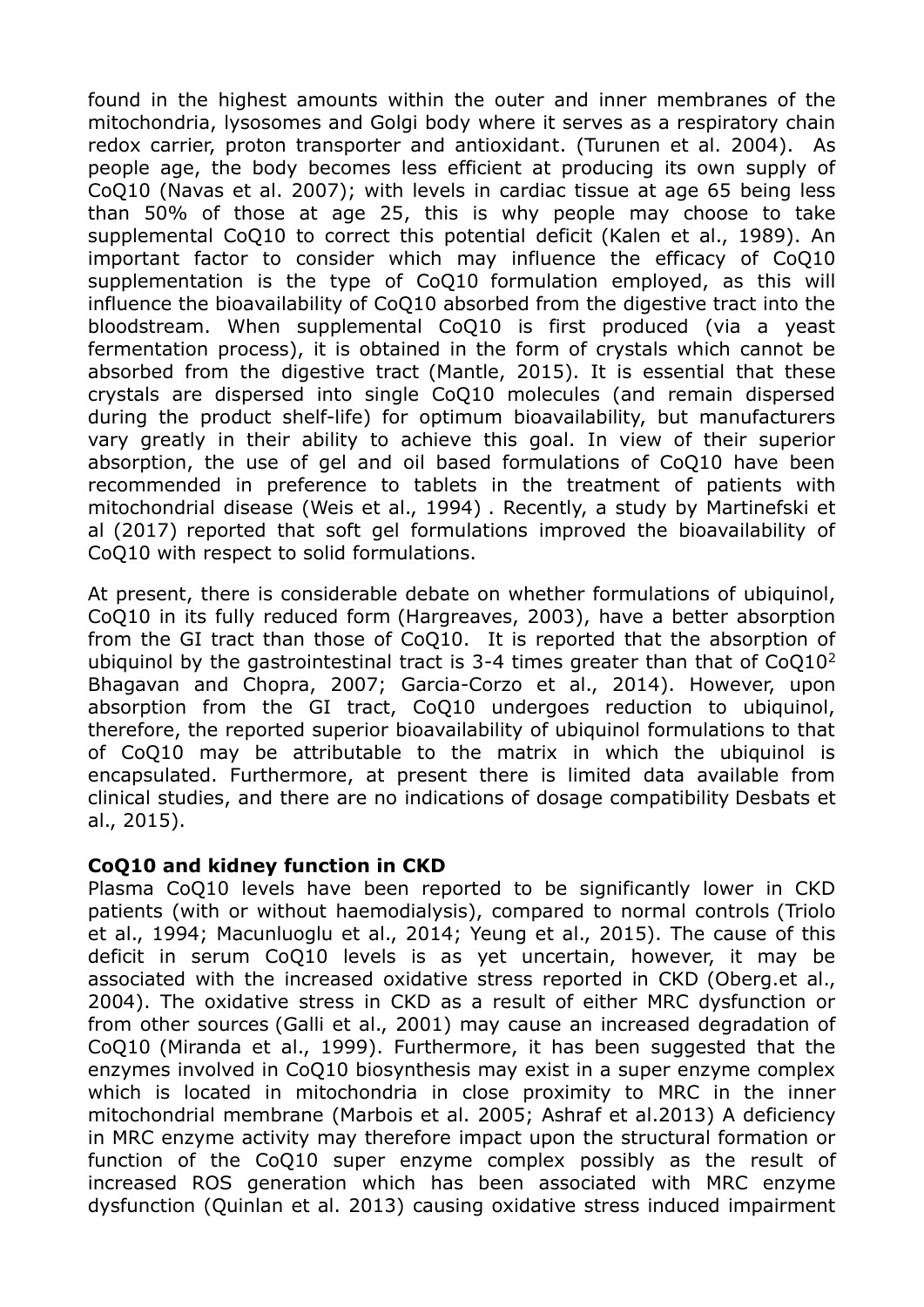of CoQ10 biosynthetic enzymes, which may therefore compromise CoQ10 biosynthesis (Yubero et al., 2016).

There is some evidence that CoQ10 supplementation may improve renal function and reduce the need for dialysis in patients with CKD. In a randomised controlled study (Singh et al., 2000) 97 CKD patients were given supplementary CoQ10 (3 x 100mg daily for 3 months) or placebo. There was a significant improvement in markers of renal function (e.g. serum creatinine) in CoQ10 supplemented patients compared to placebo, in both dialysed and nondialysed patients. In particular, the number of patients requiring dialysis in the CoQ10 treated group decreased from 21 to 12, whilst remaining unchanged at 24 in the placebo group. In an animal model of CKD, the reduced form of CoQ10, ubiquinol, was found to decrease kidney superoxide levels as well ameliorating renal dysfunction (Ishikawa et al., 2015).

Decreased CoQ10 levels may be a particular issue in CKD patients prescribed the cholesterol-lowering drugs `statins,` since some studies have reported a deficit in CoQ10 status in association with this pharmacotherapy in a subset of patients. It has been suggested that these patients may have some form of underlying mitochondrial disease and therefore may be more susceptible to the adverse effects of statin therapy (Hargreaves et al., 2016). Statins are potent inhibitors of 3-hydroxy-3-methylglutaryl coenzyme A (HMGCoA) reductase, the rate limiting enzyme in cholesterol biosynthesis. Statins can also inhibit the body's production of coenzyme Q10 (CoQ10), which is synthesised via the same biochemical pathway as cholesterol. The statin induced reduction in CoQ10 levels has been well documented in both animal model and clinical studies. Adverse effects in some patients (particularly muscle pain) resulting from statin use has been rationalised in terms of CoQ10 depletion; supplementation with CoQ10 is effective in ameliorating statin-induced muscle pain (Skarlovnik et al. 2014; Littlefield et al, 2014. Qu et al. 2018)

#### **CoQ10, oxidative stress and haemodialysis**

Although haemodialysis is essential for removing uremic toxins, it is a consequence of the procedure that individuals are subject to additional oxidative stress (a result of neutrophil exposure to the synthetic material comprising the dialyser membrane), in addition to the oxidative stress associated with CKD. A number of clinical studies have reported that supplementation with CoQ10 significantly improves outcome in haemodialysis patients by reducing markers of oxidative stress and inflammation. In a randomised controlled trial, Zahed et al (Zahed et al., 2016) reported that CoQ10 supplementation (100mg/day for 3 months) in end stage CKD patients undergoing haemodialysis significantly reduced serum levels of the inflammatory marker C-reactive protein. An open label dose escalation study by Yeung et al (2015) showed supplementation with CoQ10 over the range 300-1800mg/day for 14 days to be safe and well tolerated, significantly reducing plasma levels of the oxidative stress marker isofuran. It was suggested by Yeung et al (2015) that the decrease in oxidative stress observed in patients following CoQ10 treatment may have resulted from the ability of this molecule to improve mitochondrial function rather than as a consequence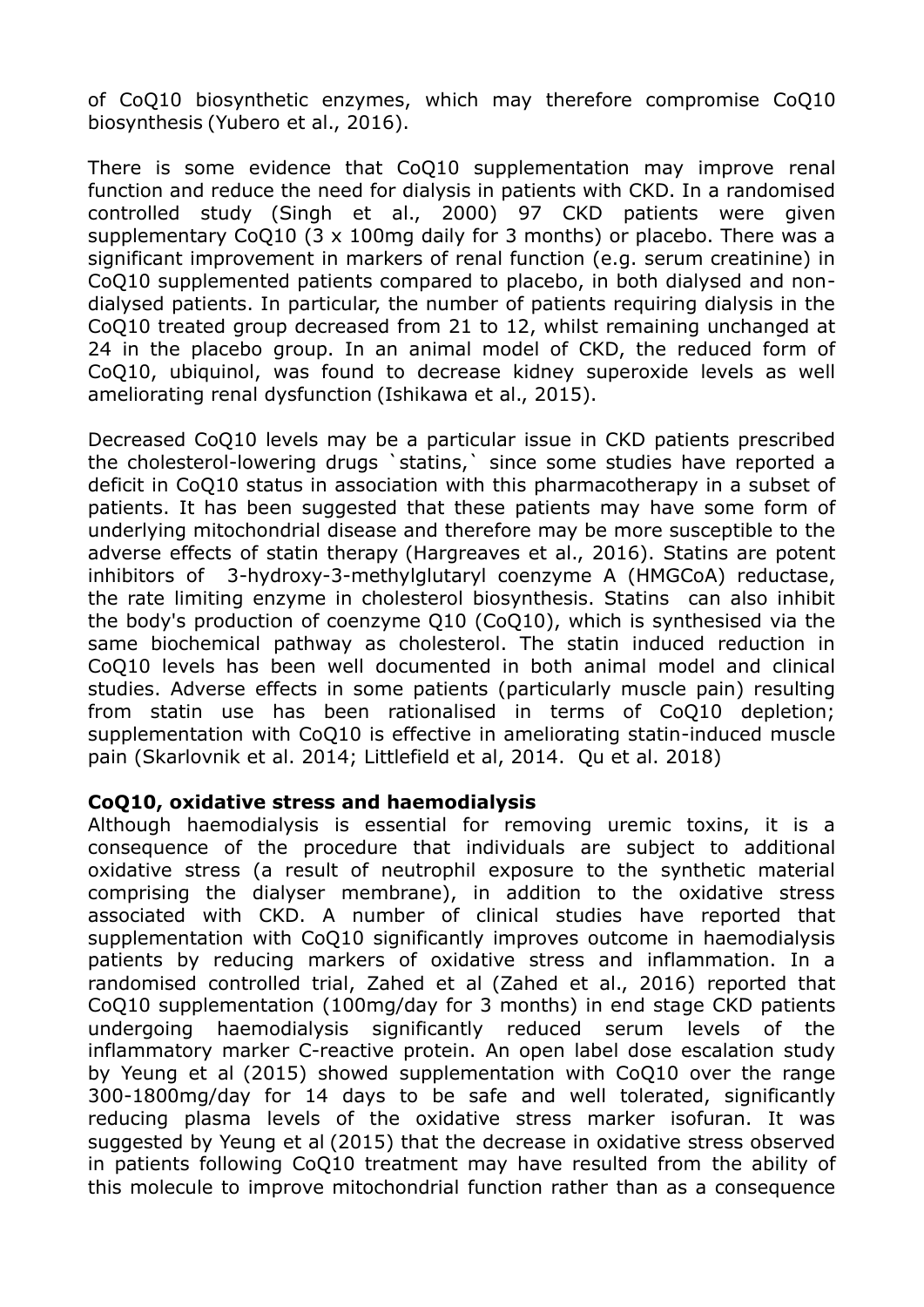of any systemic antioxidant effect.

# **CoQ10 and cardiovascular disease in CKD patients**

Patients with CKD are at high risk of developing cardiovascular disease, with a 10-20 fold increased risk of cardiovascular mortality compared to non-CKD individuals. In particular, there is a high prevalence of atrial fibrillation in CKD patients (Huang et al., 2016). Overall, approximately 50% of deaths in CKD patients result from cardiovascular disease, rather than as a direct consequence of kidney failure. Conversely, cardiovascular disease can cause CKD leading to a vicious circle in which each disorder exacerbates the other. Thus, treatment of CKD can reduce the incidence of cardiovascular disease, and treatment of cardiovascular disease can reduce further deterioration in renal function. In this regard, a randomised controlled clinical trial (Q-SYMBIO) of patients with chronic heart failure (in whom CoQ10 levels are depleted), supplementation with CoQ10 (Bio-Quinone Q10 Gold 200mg/day for 2 years) reduced the risk of cardiovascular related mortality by 43% (Mortensen et al., 2014). Similarly, the KISEL-10 study was a randomised controlled clinical trial, involving long term (5 year) supplementation of a normal elderly population with coenzyme Q10 (Bio-Quinone 100mg/day) and selenium (SelenoPrecise, 200mcg/day). Cardiovascular mortality was significantly reduced in supplemented individuals by 53%; in addition, biochemical markers of systemic oxidative stress and inflammation were significantly reduced, and heart function, hospitalisation frequency and quality of life significantly improved (Alehagen et al. 2013; Alehagen et al. Alehagen et al. 2015a; Alehagen et al. 2015b; Johansson et al. 2015).

A randomised controlled trial in haemodialysis patients reported that supplementation with CoQ10 (1200mg/day for 4 months) resulted in a significant decrease in the level of plasma F2-isoprostanes, a bio-marker of oxidative stress (Rivara et al, 2017). To date no randomised controlled trials have been carried out to determine clinical outcome for reducing cardiovascular risk in CKD patients.

The ratio of plasma CoQ10 vs LDL cholesterol+ VLDL cholesterol, considered to be more important in athersclerosis prevention than the ratio of HDL:LDL cholesterol (Tomasetti et al.,1999)was significantly lower in CKD patients (with or without dialysis) compared to controls.

Epicardial fat thickness, a new risk factor for cardiovascular disease, was found to be significantly greater in CKD patients undergoing haemodialysis compared to controls and correlated with reduced plasma CoQ10 levels (Lippa et al., 2000). Similarly, coronary flow reserve, an indicator of atherosclerosis, was reported to be significantly lower in haemodialysis patients, correlating inversely with serum CoQ10 levels (Macunluoglu et al., 2013).

#### **CKD and MRC disorders**

CKD can also be a clinical presentation of primary MRC disorders which can result in either tubular defects and/or glomerulopathies, the latter being the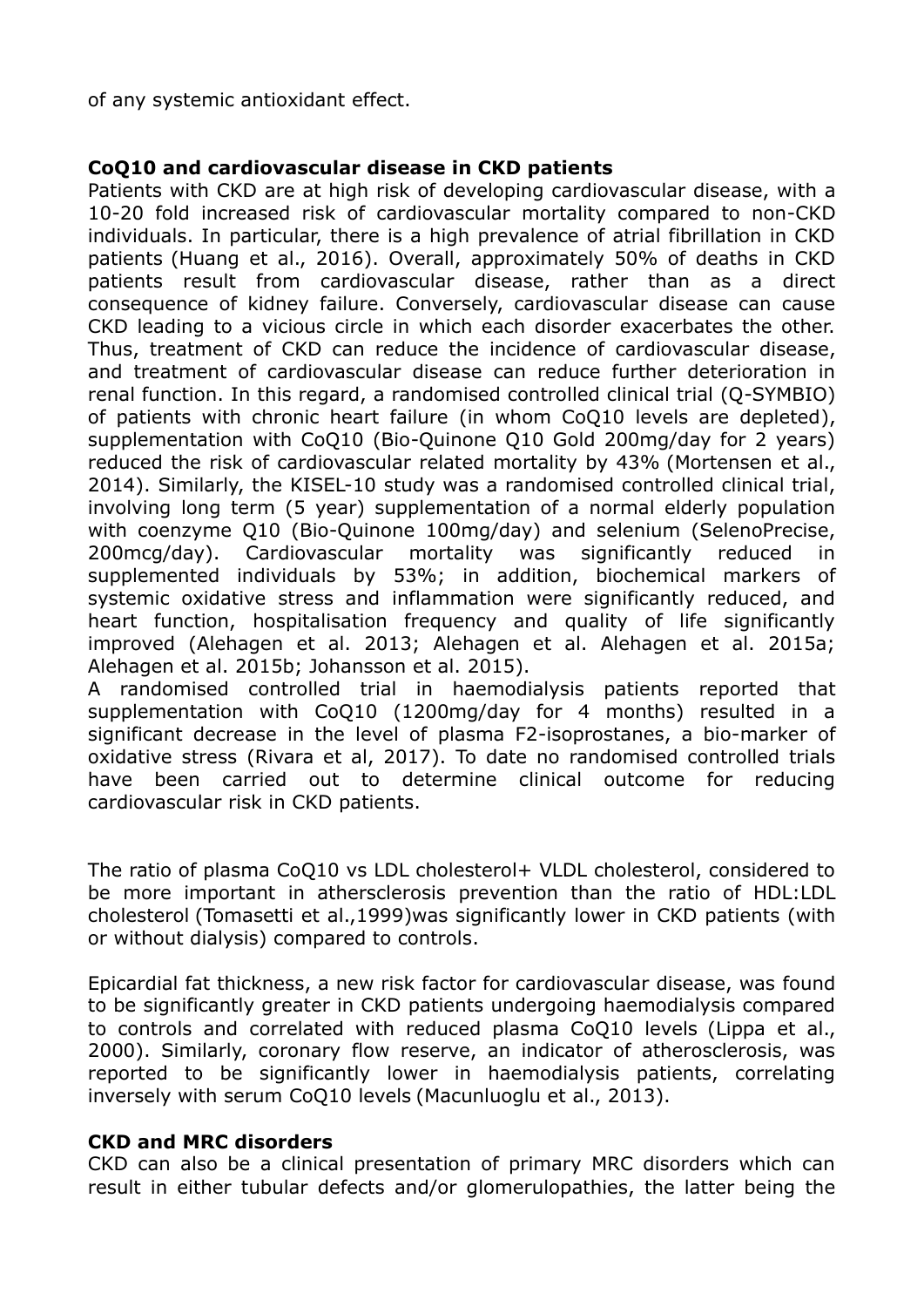more common clinical presentation (Emma et al., 2016). In view of the high metabolic demand of renal tubular cells they are very susceptible to deficits in mitochondrial energy metabolism and, consequently, renal tubular defects are frequently reported in patients with MRC disorders (Emma and Salviati, 2017). Amongst the tubular disorders, Fanconi Syndrome, which is a disorder of inadequate reabsorption in the proximal renal tubules of the kidney has often been reported as one of the clinical presentations from a variety of mitochondrial diseases (Emma and Salviati, 2017).

In addition to renal tubular disorders, glomerulopathies have also been reported amongst the clinical sequelae of patients presenting with the mitochondrial disease. Although renal involvement is rare in patients with MELAS (mitochondrial encephalopathy lactic acidosis and stroke like episodes), patients harbouring the 3243 A>G mtDNA point mutation have been reported to present with renal disease as the result of glomerular dysfunction (Hall et al., 2015). Although no assessment of the CoQ10 status of MELAS patients was undertaken in the study by Hall et al (2015), previous studies have reported evidence of a deficit in CoQ10 status in patients with various mtDNA disorders (Hargreaves et al., 2014). Prompt diagnosis of a deficit in CoQ10 status is imperative, since a dramatic improvement in the clinical status of such patients has been reported following CoQ10 supplementation (Montini et al., 2015).

Inherited defects in CoQ10 biosynthesis have also been associated with glomerular disease with the urinary space occupied by swollen podocytes with extensive foot process fusion and containing high numbers of dysmorphic mitochondria (Emma and Salviati. 2017). Defects in CoQ10 metabolism appear to specifically impair podocyte function and should be considered amongst the other causes of a podocytopathy (Singh et al. 2015). At present it is uncertain why podocyte function is so sensitive to a deficit in CoQ10 status. However, in view of their dependence on oxidative phosphorylation for energy generation together with high mitochondrial enrichment, a deficit in CoQ10 status would be effected to impair MRC function as well as compromising cellular antioxidant status (Hargreaves, 2003).

In humans, at least 13 genes are thought to be involved in the biosynthesis of CoQ10, and mutations in 10 of these genes have been identified to date (Doimo et al. 2014; Awad et al. 2018; Yubero et al. 2018). Renal dysfunction in association with CoQ10 deficiency was first reported by Rotig et al (2000) in three siblings with severe encephalomyopathy and steroid resistant nephrotic syndrome. A further two siblings with steroid resistant nephrotic syndrome and CoQ10 deficiency were reported (Salviati et sl., 2005). Subsequent investigations identified mutations in the *COQ2* gene (which encodes 4 hydroxybenzoate polyprenyl transferase) of these two siblings making them the first patients with a primary CoQ10 deficiency to achieve a genetic diagnosis (Quinzii et al.,2006).

, mutations in *PDSSI, PDSS2, CoQ6* and *ADCK 44* genes have been associated with steroid resistant nephrotic syndrome and CoQ10 deficiency (Emma and Salviati, 2017). However, in contrast to the other mutations which present with both neurological and renal dysfunction, steroid resistant nephrotic syndrome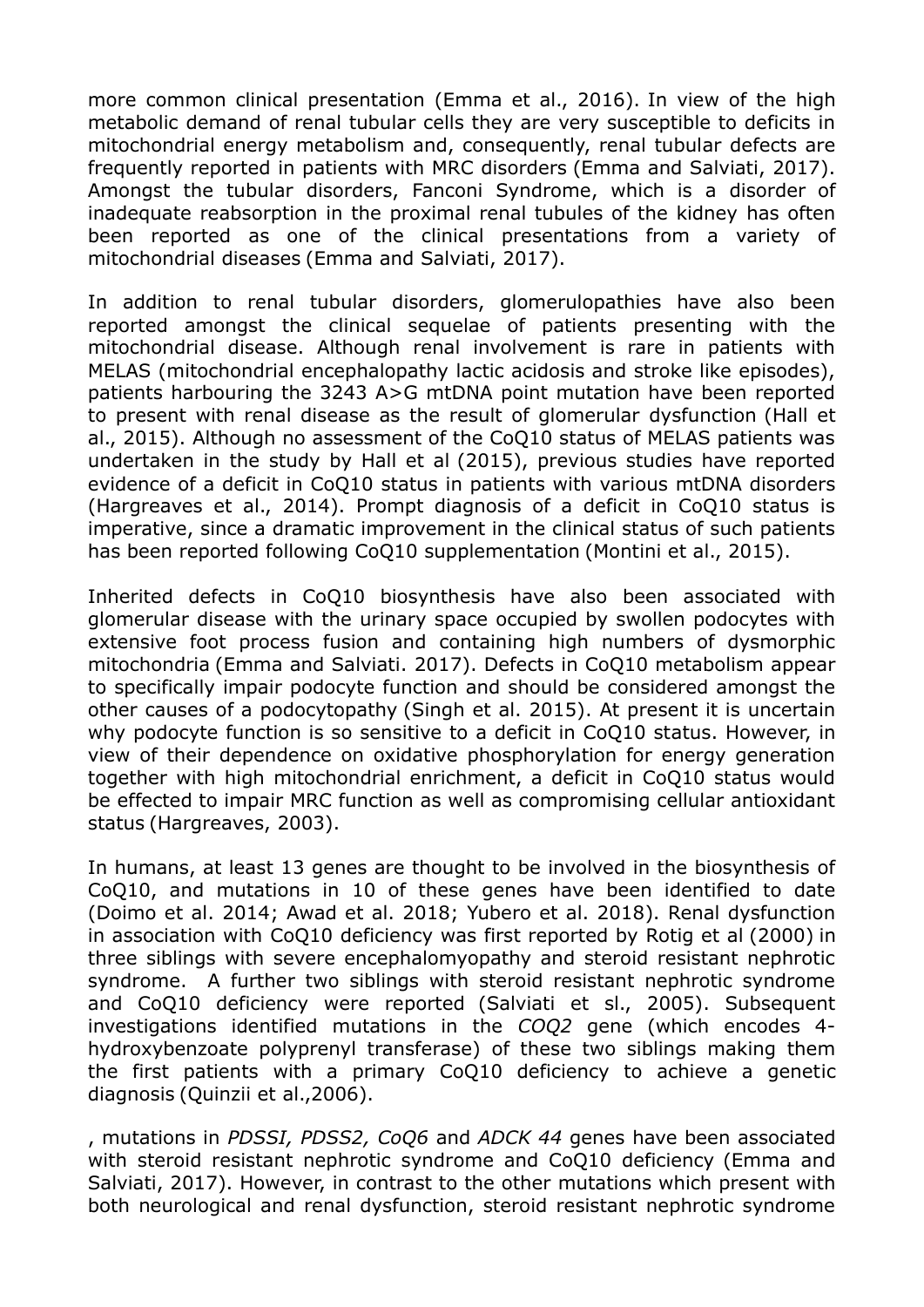appears to be the sole clinical presentation of patients with mutations in *ADCK 44* gene. The *ADCK 44* gene encodes for a putative kinase which is thought to have a regulatory function within the CoQ10 biosynthetic pathway, possibly by interaction with the enzymes of the CoQ10 super-complex (Ashraf et al., 2013).

Patients who develop steroid resistant nephrotic syndrome as a result of a CoQ10 deficiency appear to respond well to high dose CoQ10 supplementation if treatment is initiated early in the diseases course with progressive recovery of renal function and decreased proteinuria being reported Diomedi-Cammassei et al., 2007; Heeringa et al., 2011; Cao et al., 2017). Unfortunately, CoQ10 supplementation was reported to be unsuccessful in inducing recovery of renal function once chronic renal failure had developed (Montini et al., 2008) Supplementation with CoQ10 at doses of 30-50 mg/kg/day have been recommended (Emma and Salviati, 2017). However, at present there is no consensus on the appropriate dosage that should be used to treat these disorders. In order to exploit the `window of opportunity` whereby organ dysfunction may be amenable to CoQ10 treatment, supplementation at birth has been recommended for siblings of patients with confirmed CoQ10 deficiencies (Desbats et al., 2015).

#### **Clinical monitoring of CoQ10 status**

Clinical monitoring of CoQ10 status is generally based on plasma determinations, however the level of circulatory CoQ10 is influenced by both diet and circulatory lipoprotein status (Yubero et al., 2014). There is uncertainty if plasma CoQ10 status reflects that of other tissues and is an appropriate surrogate for use in this assessment (Yubero et al., 2014). Skeletal muscle is the tissue of choice for this determination, however in view of the possibility that there may be tissue specific isoenzymes in the CoQ10 biosynthetic pathway or that a CoQ10 deficiency may be localised to a single organ, other surrogates may be more appropriate to assess renal CoQ10 status (Yubero et al., 2014). At present, there are no studies that have assessed the CoQ10 status of normal human renal tissue due to the invasive nature of a kidney biopsy. However urinary tract CoQ10 analysis could be an appropriate approach for assessing kidney CoQ10 status, and may help fulfill the critical need for less invasive procedures to determine tissue CoQ10 status. Recently, a new methodology for the measurement of CoQ10 in urine has been standardized, including the establishment of reference values for a paediatric control population (Yubero et al., 2015). This new evaluation of urinary tract CoQ10 is a non-invasive procedure that might be useful for estimating CoQ10 kidney status for diagnosis and especially for CoQ10 treatment monitoring.

# **Conclusion**

In conclusion, we have reviewed published literature providing a rationale for the role of CoQ10 in the pathogenesis of CKD. Several clinical studies (both randomised controlled and open) have been identified that indicated oral supplementation with CoQ10 in CKD patients could improve kidney function in both non-dialysed and dialysed patients. Similarly, clinical studies have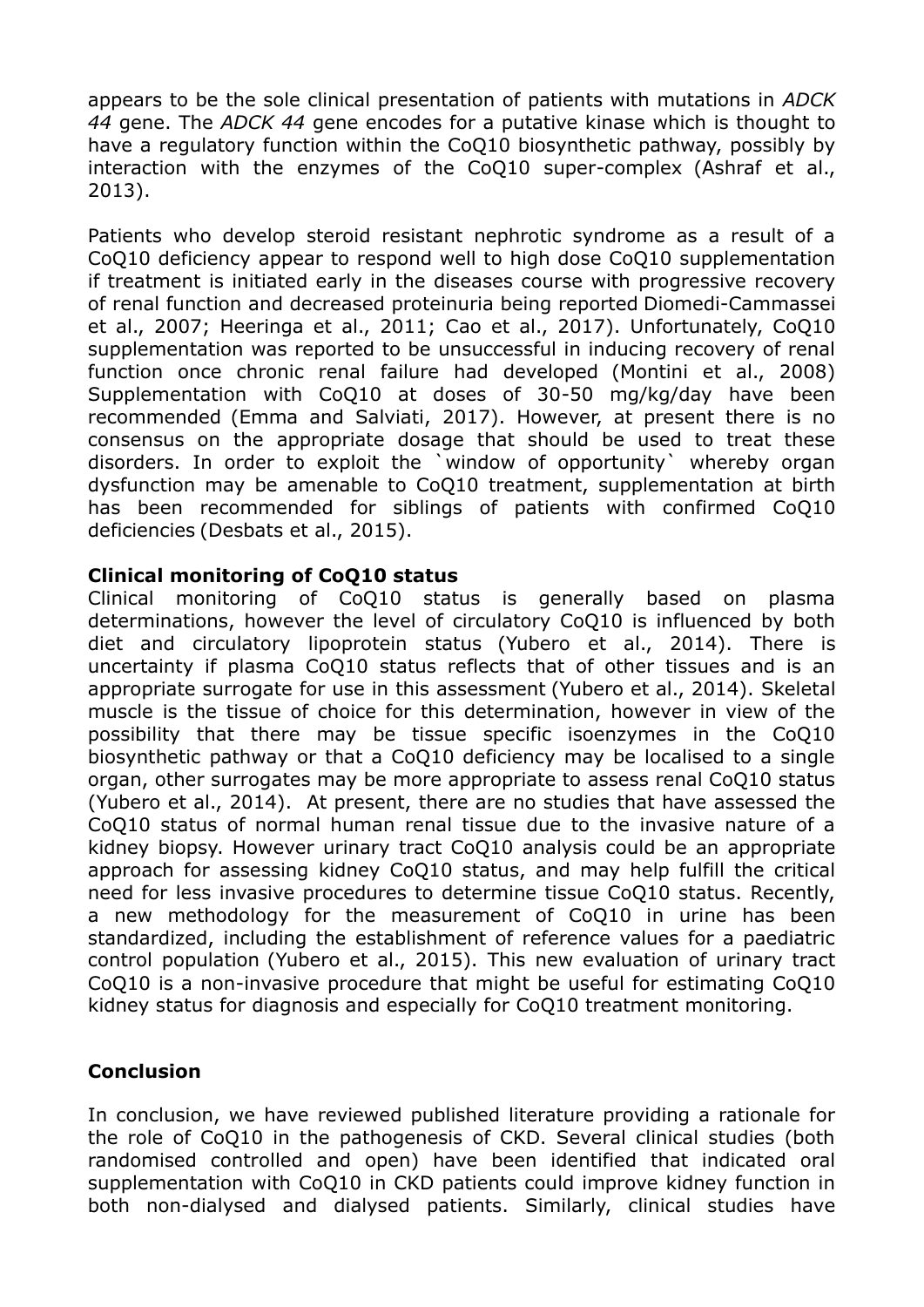demonstrated that oral supplementation with CoQ10 is effective, when administered sufficiently early, in preventing renal dysfunction manifesting in patients with genetically related primary CoQ10 deficiency. In addition to its role in renal function, it has been suggested that supplementation with COQ10 may be effective in reducing the risk of developing cardiovascular disease in CKD patients. However, to date, no randomised controlled trials have been carried out to investigate the efficacy of CoQ10 supplementation on clinical outcome for cardiovascular disease in CKD patients, and this is a promising area for future research.

# **Summary: key points**

1. Mitochondrial dysfunction, oxidative stress and inflammation have been implicated in the pathogenesis of CKD.

2. Depletion of CoQ10 levels, which has an important role in mitochondrial cellular energy generation and as an antioxidant/anti-inflammatory, has been demonstrated in CKD patients.

3. Depletion of CoQ10 in CKD can result primarily from genetic defects in the CoQ10 biosynthesis pathway, or secondarily from oxidative stress linked to the CKD disease process (e.g. uremic toxin accumulation) and/or haemodialysis.

4. Randomised controlled clinical trials have shown oral supplementation with CoQ10 can improve renal function and reduce the need for dialysis in CKD patients, or improve the clinical status in patients undergoing dialysis.

5. Supplementation of CoQ10 at an early stage is of particular importance in kidney disease linked to genetic mutations in the biosynthetic pathway, since patients may show a dramatic clinical improvement if CoQ10 deficiency is corrected as soon as practicable.

**Author contributions and disclosures**: All three co-authors contributed equally to all aspects of this manuscript. Dr Mantle is medical adviser to Pharma Nord (UK) Ltd.

# **References**

Alehagan U, Johansson P, Björnstedt M, Rosén A, Dahlström U. Cardiovascular mortality and N-terminal proBNP reduced after combined selenium and CoQ10 supplementation: a 5 year prospective randomised double blind placebo controlled trial among elderly Swedish citizens. Int J Cardiol; 167:1860-1866, 2013

Alehagan U, Lindahl TL, Aaseth J, Svensson E, Johansson P. Levels of sPselectin and hs-CRP decrease with dietary intervention with selenium and CoQ10. PLOS ONE; 10:e0137680, 2015a.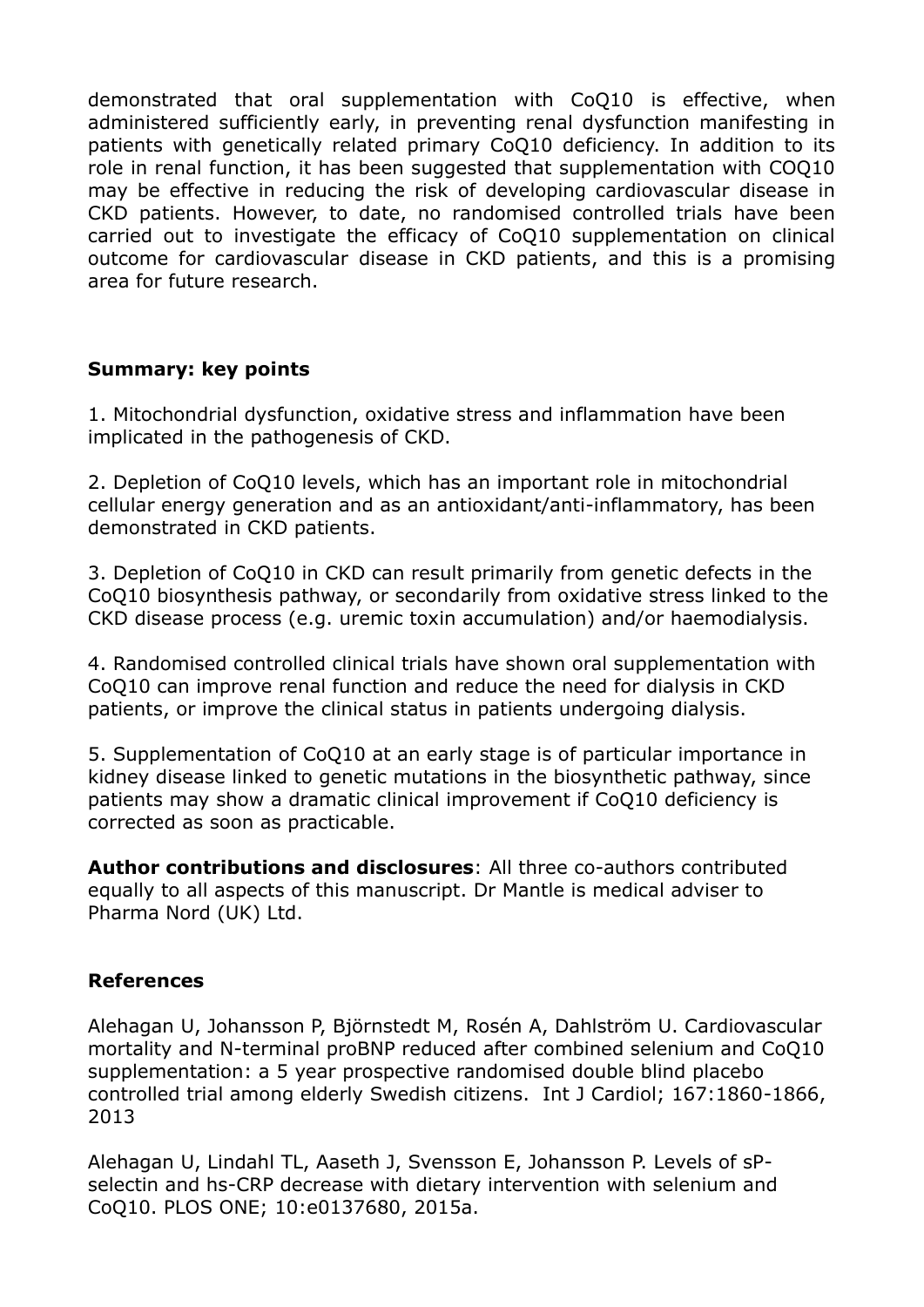Alehagan U, Aaseth J, Johansson P. Less increase of copeptin and MR-proADM due to intervention with selenium and CoQ10 for 4 years- follow up results of a randomised controlled trial in elderly citizens. Biofactors; 41: 443-452, 2015b.

Alleva, R., Tomasetti, M., Battino, M, et al. The roles of coenzyme Q10 and vitamin E on the peroxidation of human low density lipoprotein subfractions. Proceedings of the National Academy of Sciences of the United States of America. 1995; 92(20):9388–91.

Ashraf S, Gee HY, Woerner S, Xie LX, Warner V, Lovric S et al. ADCK4 mutations promote steroid-resistant nephrotic syndrome through CoQ10 biosynthesis disruption. *J Clin Invest* 2013;**123**: 5179-5189.

Awad AM, Bradley MC, Fernández-Del-Río L, Nag A, Tsui HS, Clarke CF. CoQ10 deficiencies: pathways in yeast and humans. Essays Biochem; 62: 361-376, 2018.

Barreto FC, Stinghen AE, Oliveira RB, et al. The quest for a better understanding of CKD complications: an update on uremic toxins. *J Bras Nefrol* 2014; **36**: 221-235.

Bentinger M, Brismar K, Dallner G. The antioxidant role of CoQ10. *Mitochondrion* 2007; **7**:41-50.

Bhagavan HN, Chopra RK. Plasma CoQ10 response to oral ingestion of CoQ10 formulations. *Mitochondrion* 2007;**7**: 78-88, 2007.

Cao Q, Li GM, Xu H, et al. CoQ10 treatment for one child with CoQ6 gene mutation induced nephrotic syndrome. *Zhonghua Er Ke Za Zhi* 2017; **55**: 135- 138, 2017.

Castillo-Rodriguez E, Prado R, Cleary C, Sanchez MS, Nino ND, Sanz AB et al. Kidney injury marker 1 and neutrophil gelatinase associated lipocalin in CKD. *Nephron 2017;* **136**: 263-267.

Crane FL. Biochemical functions of CoQ10. J Am Coll Nutr. 2000; 20: 591-598.

Cross CE, Halliwell B, Borish ET, et al. Oxygen radicals and human disease. Annals of internal medicine. 1987;107:526–545.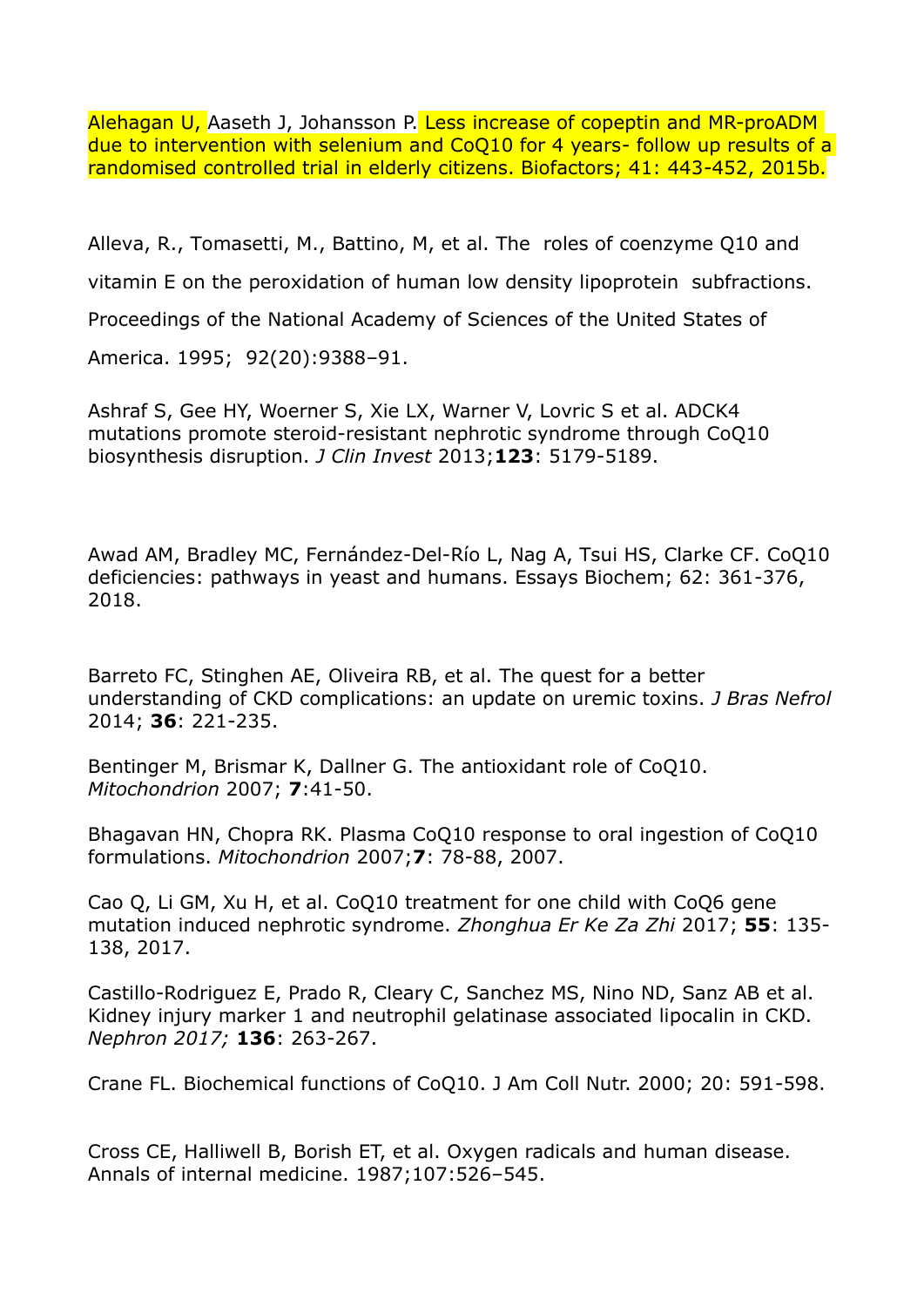Delacruz CS, Kang MJ. Mitochondrial dysfunction and damage associated molecular patterns in chronic inflammatory diseases. Mitochondrion; 41: 37- 44.

Desbats MA, Lunardi G, Doimo M, Trevoisson E, Salviati L. Genetic bases and clinical manifestations of Coq10 deficiency. *J Inherit Metab Dis* 2015; **38**: 145- 156.

Dhondup T, Qian Q. Electrolyte and acid-base disorders in CKD and end-stage kidney failure. *Blood Purif* 2017; **43**: 179-188. Diomedi-Cammassei F, Santorelli FM, Caridi G, et al. CoQ2 nephropathy: a newly described inherited mitochondriopathy with primary renal involvement. *J Am Soc Nephrol 2007*; **18**: 2773-2780.

Doimo M, Desbats MA, Cerqua C, Cassina M, Trevisson E, Salviati L. Genetics of CoQ10 deficiency. *Mol Syndromol* 2014; **5**: 156-162.

Emma F, Montini G, Parikh SM, Salviati L. Mitochondrial dysfunction in inherited renal disease and acute kidney injury. *Nat Rev Nephrol* 2016; **12(5)**:267-280.

Emma F, Salviati L. Mitochondrial cytopathies and the kidney. *Nephrol Ther*; **13 Suppl 1**:S23-S28, 2017

Ernster, L. & Dallner, G.. Biochemical, physiological and medical aspects

of ubiquinone function. Biochimica et biophysica acta. 1995; 1271(1):

195–204.

Ernster, L. & Forsmark-Andree, P. Ubiquinol: an endogenous antioxidant in aerobic organisms. *The Journal of clinical investigation*. 1993; 71: 60–65.

Ernster, L., Forsmark, P. & Nordenbrand, K., 1992. The mode of action of lipid-

soluble antioxidants in biological membranes. Relationship between the effects

of ubiquinol and vitamin E as inhibitors of lipid peroxidation in

submitochondrial particles. Journal of Nutritional Science and Vitaminology.

1992; S-19-4: 548–551.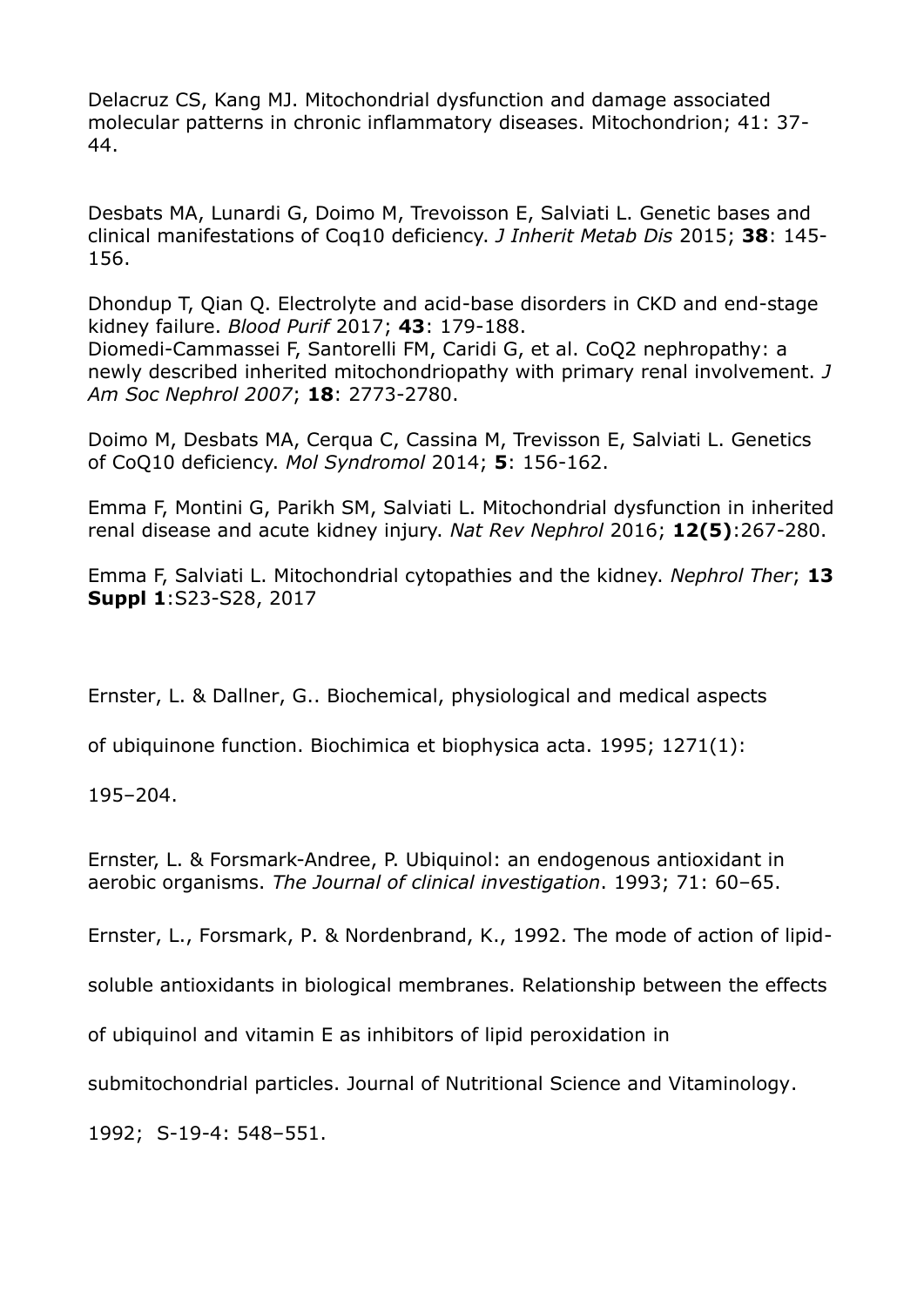Fan L, Feng Y, Chen GC, et al. Effects of CoQ10 supplementation on inflammatory markers: a systematic review and meta-analysis of randomized controlled trials. *Pharmacol Res* 2017*;* **119**: 128-136.

Finkel T. Signal transduction by reactive oxygen species. J Cell Biol. 2011;194:7–15

Frei, B., Kim, M.C. & Ames, B.N. Ubiquinol-10 is an effective lipid-soluble

antioxidant at physiological concentrations. Proceedings of the National

Academy of Sciences of the United States of America.1990; 87(12):.4879–83.

Galli F, Varga Z, Balla J, et al. Vitamin E, lipid profile and peroxidation in hemodialysis patients. *Kidney Int* 2001; **78**: 148-154.

Garcia-Corzo L, Luna-Sanchez M, Doerrier C, Ortiz F, Escames G, Lopez LC. Ubiquinol-10 ameliorates mitochondrial encephalopathy associated with CoQ10 deficiency. *Biochim Biophys Acta* 2014; **1842**: 893-901.

Granata S, Gassa A, Tomei P, Lupo A, Zaza G. Mitochondria: a new therapeutic target in CKD. *Nutr Metab* 2015*;***49**: doi: 10.1186/s12986-015-0044.

Gempel K, Topaloglu H, Talim B, et al. The myopathic form of coenzyme Q10 deficiency is caused by mutations in the electron-transferring-flavoprotein dehydrogenase (ETFDH) gene. [Brain.](https://www.ncbi.nlm.nih.gov/pubmed/17412732) 2007;130(Pt 8):2037-44.

Granata S, Zaza G, Simone S, et al. Mitochondrial dysregulation and oxidative stress in patients with CKD. *BMC Genomics* 2009; **10**: doi: 10.1186/1471- 2164-10-388.

Grazioli S, Pugia J. Mitochondrial damage associated molecular patterns: from inflammatory signalling to human diseases. Front Immunol; 9:832; 2018.

Gutierrez-Mariscal FM, Yubero-Serano EM, Villalba JM, Lopez-Miranda J. Coenzyme Q10: from bench to clinic in aging diseases, a translational review. Crit Rev Food Sci Nutr; 16: 1-18, 2018.

Hall AM, Vilasi A, Perez I, Lapsley M, Alston CL, Pitcealthy RD et al. The urinary proteome and metabonome differ from normal in adults with mitochondrial disease. *Kidney Int* 2015*;* **87**: 610-622.

Hargreaves IP. Coenzyme Q10 as a therapy for mitochondrial disease. *Int J Biochem Cell Biol 2014*; **49**: 105-111.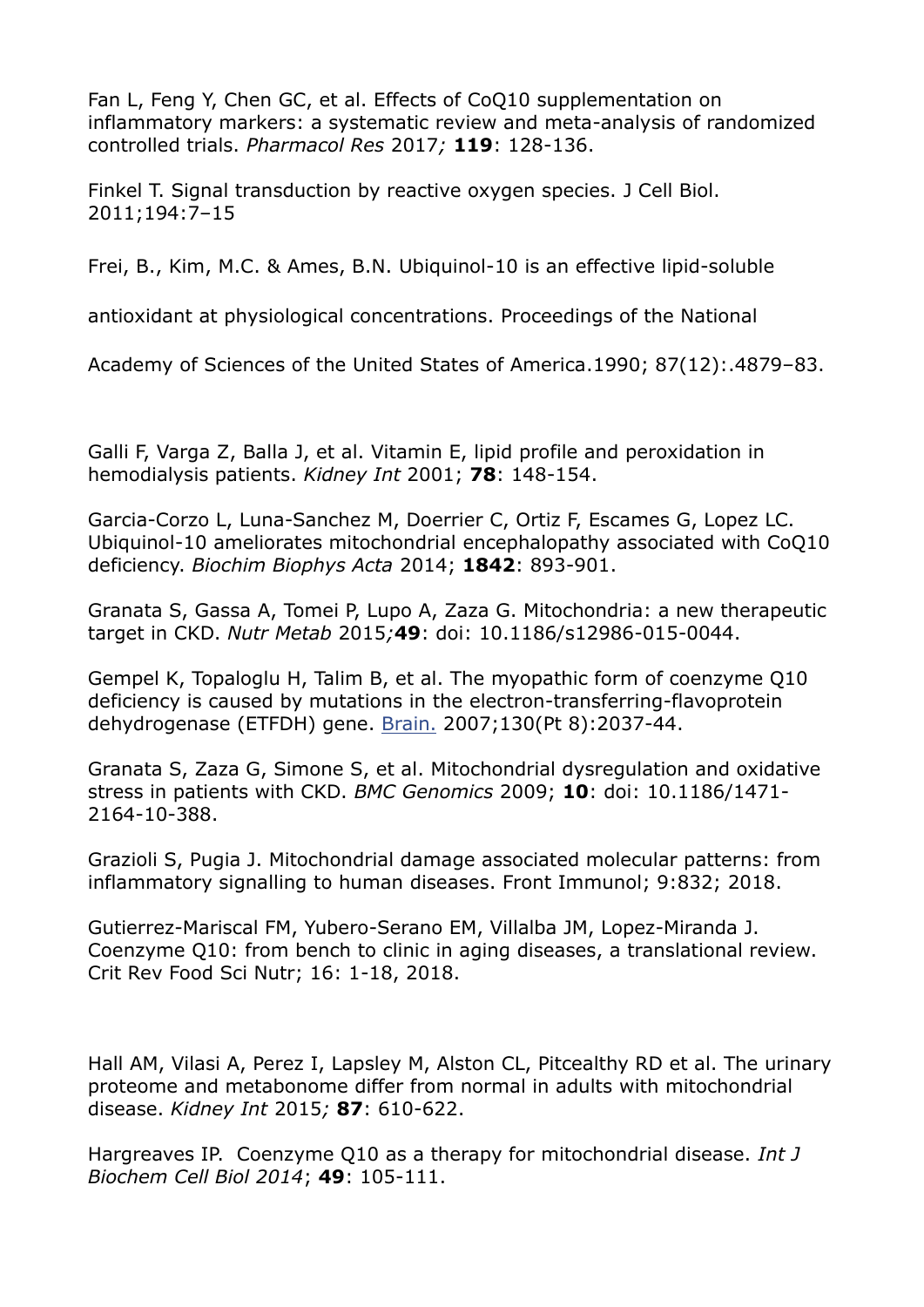Hargreaves IP, Al Sharhrani M, Wainright L, Heales SJ. (2016) Drug induced mitochondrial toxicity. *Drug Saf* 2016*;* **39**: 661-674.

Hargreaves IP, Mody N, Land J, et al. Blood Mononuclear Cell Mitochondrial Respiratory Chain Complex IV Activity Is Decreased in Multiple Sclerosis Patients: Effects of β-Interferon Treatment. J Clin Med. 2018; 7(2: pii: E36.

Heeringa SF, Chenin G, Chaki M,et al. CoQ6 mutations in human patients produce nephrotic syndrome with sensorineural deafness. *J Clin Invest* 2011*;* **121**: 2013-2024.

Huang SY, Chen YA, Chen SA, Chen YJ, Lin YK: Uremic toxins- novel arrhythmogenic factors in CKD related atrial fibrillation. *Acta Cardiol Sin 2016*; **32**: 259-264.

Ishikawa A, Kawarazaki H, Ando K, et al. Renal preservation efect of ubiquinol, the reduced form of CoQ10. *Clin Exp Nephrol 2011*; **15**: 30-33.

Johansson P, Dahlström Ö, Dahlström U, Alehagen U. Improved health related quality of life and more days out of hospital with supplementation with selenium and CoQ10 combined. J Nutr Health Aging; 19: 870-877, 2015.

Kalen A, Appelkvist E, Dallner G. Age related changes in lipid composition of rat and human tissues. *Lipids* 1989; **24**: 579-584.

Lippa S, Colacicco L, Bondanini F, et al. Plasma levels of CoQ10, vitamin E and lipids in uremic patients on conservative therapy and hemodialysis treatment: some biochemical and clinical implications. *Clin Chim Acta* 2000; **292**: 81-91.

Littarru GP, Tiano L. Bioenergetic and antioxidant properties of coenzyme Q10: Recent developments. Molecular Biotechnology. 2007; 37(1): 31-37.

Littlefield N, Beckstrand RL, Luthy KE. Statins effect on plasma levels of CoQ10 and improvement in myopathy with supplementation. J Am Assoc Nurse Pract; 26: 85-90, 2014

Macunluoglu B, Atakan A, Ari E, et al. Epicardial fat tissue thickness is correlated with diminished levels of CoQ10, a major antioxidant in hemodialysis patients. *Clin Biochem* 2014; **47**: 1231-1234.

Marbois, B., et al., Coq3 and Coq4 define a polypeptide complex in yeast mitochondria for the biosynthesis of coenzyme Q. J Biol Chem. 2005; 280(21): 20231-8.

Martinefski M, Samassa P, Buontempo F, Hocht C, Tripodi V. Relative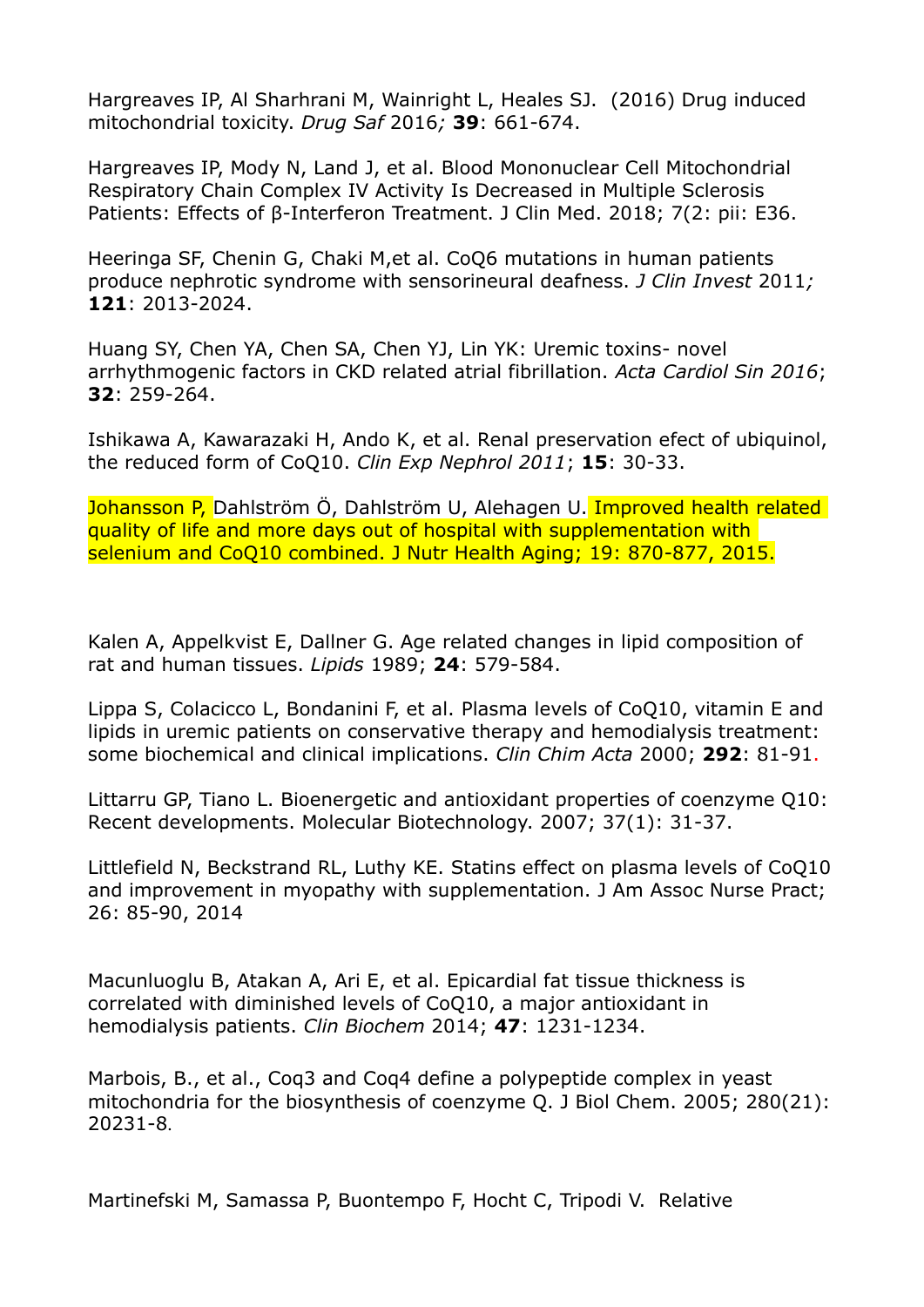bioavailability of CoQ10 formulation for paediatric individualised therapy. *J Pharm Pharmaco*l 2017; **69**: 567-573.

Mantle D. Coenzyme Q10 and cardiovascular disease: an overview. *Brit J Cardiol* 2015; **22(4)**: 1-7.

Matsuzaki S, Szweda PA, Szweda LI, Humphries KM. [Regulated production of](https://www.ncbi.nlm.nih.gov/pubmed/19716389)  free radicals by the [mitochondrial electron transport chain: Cardiac ischemic](https://www.ncbi.nlm.nih.gov/pubmed/19716389)  [preconditioning.](https://www.ncbi.nlm.nih.gov/pubmed/19716389) Adv Drug Deliv Rev; 61: 1324-1331, 2009.

Meyer A, Laverny G, Bernardi L, Charles AL, Alsaleh G, Pottecher J et al. Mitochondria: an organelle of bacterial origin controlling inflammation. Front Immunol; 9:536, 2018.

Miranda S, Foncea R, Guerrero J, Leighton F. Oxidative stress and upregulation of mitochondrial biogenesis genes in mitochondrial DNA-depleted HeLa cells. *Biochem Biophys Res Commun* 1999; **258**: 44-49.

Montini G, Malaventura C, Salviati L. Early CoQ10 supplementation in primary CoQ10 deficiency. *N Enl J Med* 2008; **358**: 2849-2850.

Mortensen SA, Rosenfeldt F, Kumar A, et al. The effect of CoQ10 on morbidity and mortality in chronic heart failure: the Q-SYMBIO randomized double blind trial. *JACC Heart Failure* 2014: **2**: 641-649.

Mutsaers HA, Wilmer MJ, Jawnsen J et al. Uremic toxins inhibit renal metabolic capacity through interference with glucuronidation and mitochondrial respiration. *Biochim Biophys Acta* 2013; **1832**: 142-150.

Navas P, Villalba JM, de Cabo R. The importance of plasma membrane coenzyme Q in aging and stress responses. Mitochondrion.2007; 7S: S34-S40.

Neergheen V, Chalasani A, Wainwright L, et al. Coenzyme  $Q_{10}$  in the treatment of mitochondrial disease. J Inborn Errors of Metab Screenin.2017;5: 1-8.

Oberg BP, McMenamin E, Lucas FL, et al. Increased prevalence of oxidant stress and inflammation in patients with moderate to severe CKD. *Kidney Int*  2004; **65**: 1009-1016

Owada S, Maeba T, Sugano Y, et al. Spherical carbon adsorbent protects deterioration of renal function in CKD rats through inhibition of ROS production from mitochondria and reduction of serum lipid peroxidation. *Nephron Exp Nephro*l 2010; **115**: doi 10.1159/000313491.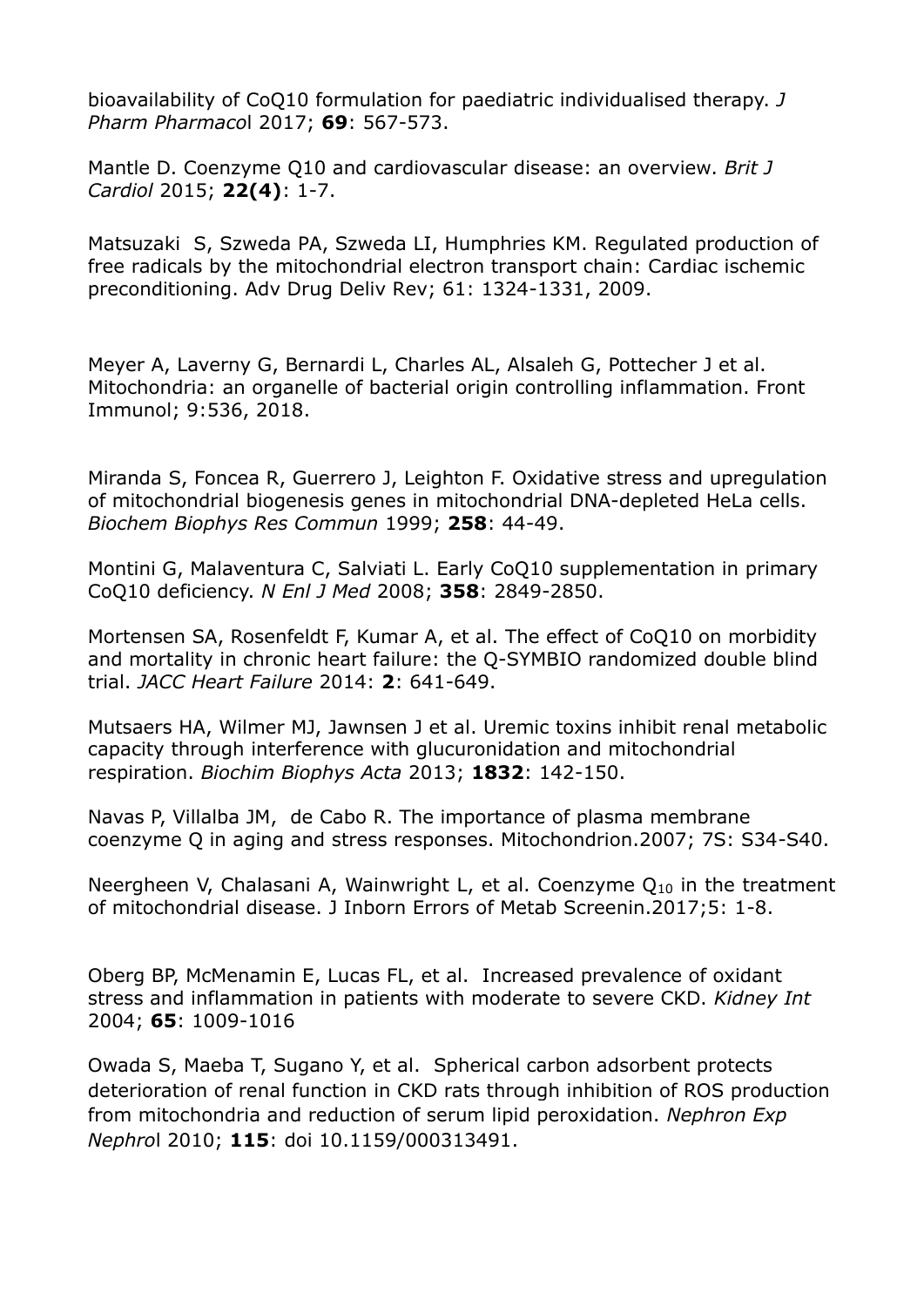Picca A, Lezza AMS, Leeuwenburgh C, et al. Fueling Inflamm-Aging through Mitochondrial Dysfunction: Mechanisms and Molecular Targets. Int J Mol Sci. 2017; 18(5):933.

Public Health England. CKD prevalence model: UK renal registry, 2014:Pp 1- 16.

Qu H, Guo M, Chai H, Wang W, Gao Z, Shi D. Effects of CoQ10 on statin induced myopathy:an updated meta-analysis of randomised controlled trials. J Am Heart Assoc; 7: e009835, 2018.

Quinlan CL, Perevoshchikova IV, Hey-Mojensen M, et al. Sites of reactive oxygen species generation by mitochondria oxidizing different substrates. Redox Biology. 2013; 1(1): 304-312.

Quinzii C, Naini A, Salviati L, et al. A mutation in para-hydroxybenzoatepolyprenyl transferase causes primary CoQ10 deficiency. *Am J Hum Genet 2006;* **78**: 345-349.

Rivara MB, Yeung CK, Cohen C, Phillips BR, Ruzinski J, Rock D et al. Effect of CoQ10 on biomarkers of oxidative stress and cardiac function in hemodioalysis patients: the CoQ10 biomarker trial. Am J Kidney Dis; 69:389-399, 2017.

Romagnoli, A., Oradei, A., Destito, C. Protective role in vivo of coenzyme Q10

during reperfusion of ischemic limbs. Molecular aspects of medicine. 1994; 15

Suppl:177–85.

Romagnani P, Remuzzi G, Glassock R, et al. Chronic kidney disease. *Nat Rev Dis Primers* 2017; 3:doi: 10.1038/nrdp.2017.88.

Rotig A, Geromel V, Chretien D, Kadhom N, Edery P, Lebideau M et al. Quinone responsive multiple respiratory chain dysfunction due to widespread CoQ10 deficiency. *Lancet 2000;* **356**: 391-395.

Salviati L, Sacconi S, Murer L, et al: Infantile encephalomyopathy and nephropathy with CoQ10 deficiency: a CoQ10 responsive condition. *Neurology 2005*; **65**: 606-608.

Sarkar S, Malovic E, Harishchandra DS, et al. Mitochondrial impairment in microglia amplifies NLRP3 inflammasome proinflammatory signaling in cell culture and animal models of Parkinson's disease. NPJ Parkinsons Dis. 2017;3:30: doi: 10.1038/s41531-017-0032-2. eCollection 2017.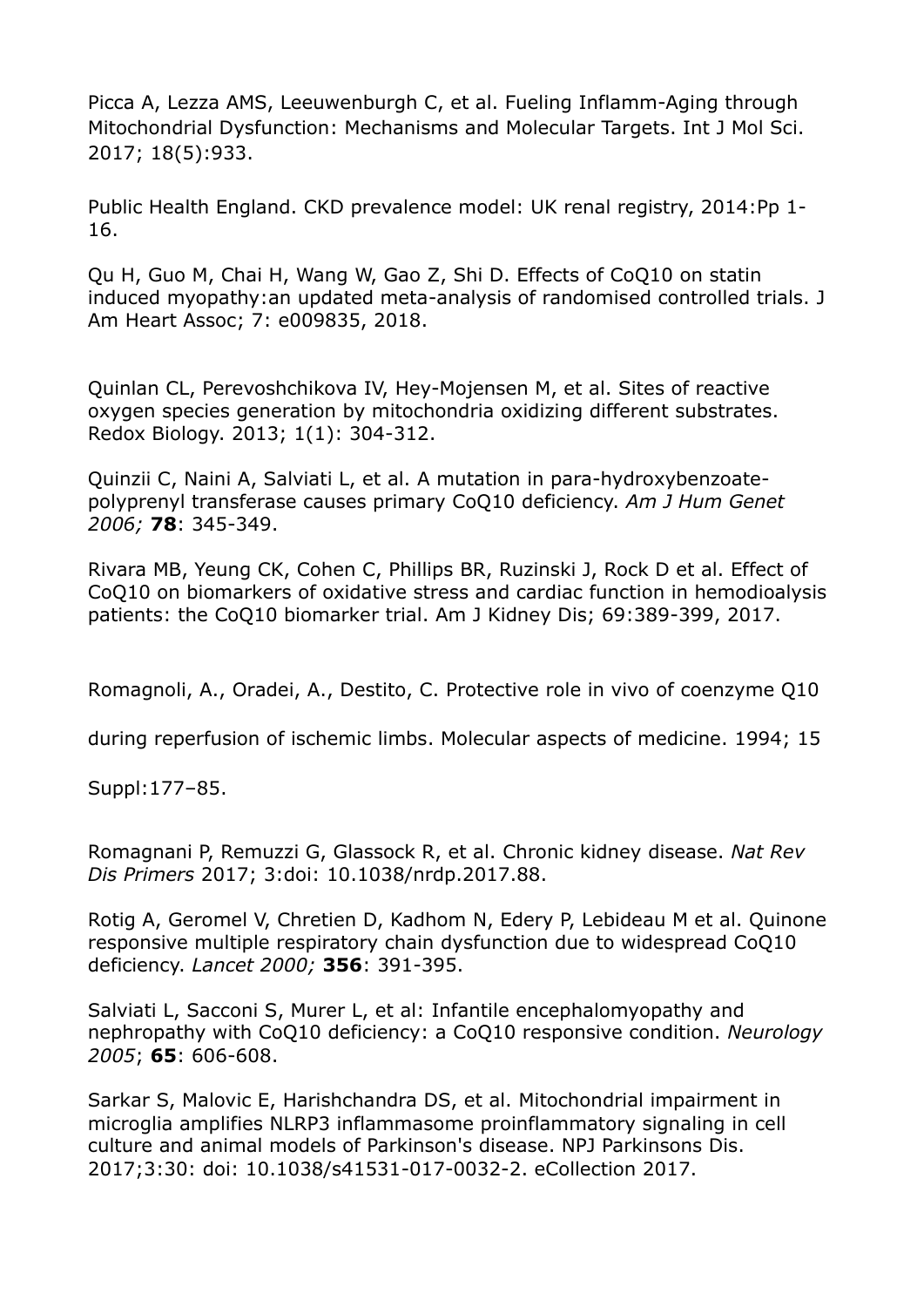Schmelzer C, Lindner I, Rimbach G, Menke T, Doring F. Function of coenzyme Q10 in inflammation and gene expression. *Biofactors* 2008; **32**(1-3):179-183.

Singh RB, Kumar A, Niaz MA, Singh RG, Gujrati S, Singh VP et al. Randomised double blind placebo controlled trial of CoQ10 in chronic renal failure. *J Nutr Environ Med* 2000*;* **10**: 281-288.

Singh L, Singh G, Dinda AK. Understanding podocytopathy and its relevance to clinical nephrology. *Indian J Nephrol* 2015;**25**: 1-7.

Skarlovnik A, Janic M, Lunder M, Turk M, Sabovic M. CoQ10 supplementation decreases statin related mild to moderate muscle symptoms: a randomised controlled study. Med Sci Monit; 20: 2183-2188, 2014.

Solin ML, Pitkanen S, Taanman JW, Holthofer H. Mitochondrial dysfunction in congenital nephrotic syndrome. *Lab Invest 2000;* **80**: 1227-1232.

Stepien KM, Heaton R, Rankin S, et al. Evidence of oxidative stress and secondary mitochondrial dysfunction in metabolic and non-metabolic disorders. *J Clin Med* 2017; **6**: doi: 10.3390/jcm6070071.

Su M, Yuan Y, Huang S, et al. Mitochondrial dysfunction is an early event in aldosterone induced podocyte injury. *Am J Physiol Renal Physiol* 2013; **305**: 520-531.

Takahashi, T., Okamoto, T. & Kishi, T. Characterization of NADPH

dependent ubiquinone reductase activity in rat liver cytosol: effect of various

factors on ubiquinone-reducing activity and discrimination from other quinone reductases. Journal of biochemistry, 1996;119(2): pp.256–63.

Tomasetti M, Alleva R, Solenghi M, Littarru GP. Distribution of antioxidants among blood components and lipoproteins: significance of lipids/CoQ10 ratio as a possible marker of incresed risk for atherosclerosis. *Biofactors* 1999; **9**: 231-240.

Triolo L, Lippa S, De Sole P, Mori R. Serum CoQ10 in uremic patients on chronic hemodialysis. *Nephron* 1994; **66**: 153-156.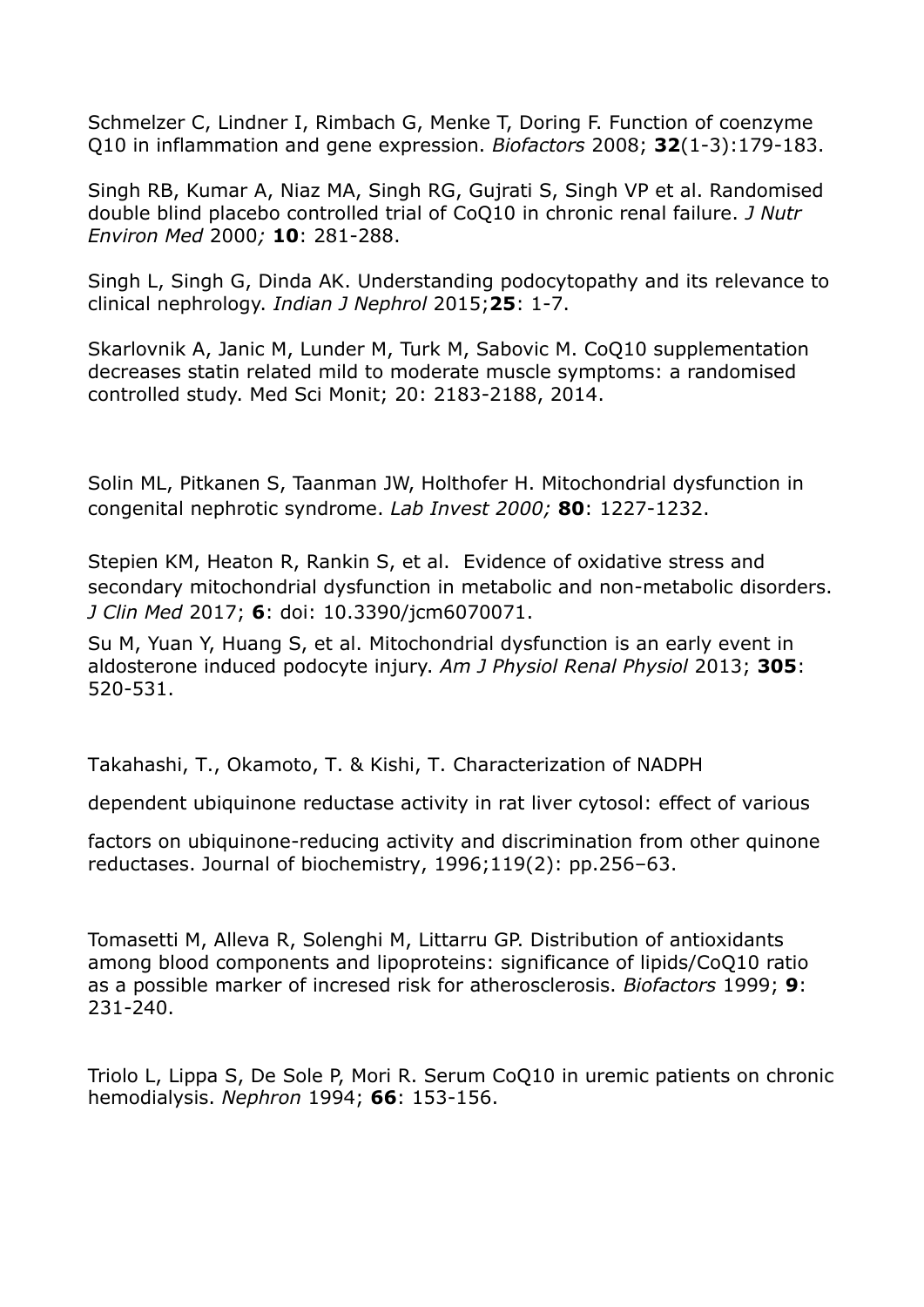Turunen M, Olsson J, Dallner G. Metabolism and function of coenzyme Q. [Biochimica et Biophysica Acta \(BBA\) Biomembranes.](https://www.sciencedirect.com/science/journal/00052736) 2004; [1660\(1](https://www.sciencedirect.com/science/journal/00052736/1660/1)–2): 171-199.

Villalba, J.M. & Navas, P. Plasma Membrane Redox System in the Control of

Apoptosis. Antioxidants and redox signalling.2000; 2(2):213–230.

Weber C et al.The CoQ10 content of the average Danish diet. Int J Vitam Nutr Res 1997; **67**: 123-129.

Weis M, Mortensen SA, Rassing MR, Poulsen G, Rasmussen SN. Bioavailability of four oral coenzyme Q10 formulations in healthy volunteers. *Mol Aspects Med* 1994*;* **15(S)**: 273-280.

Yeung CK et al. CoQ10 dose escalation study in hemodialysis patients: safety, tolerability and effect on oxidative stress. *BMC Nephrology* 2015; **16**: 183-191.

Yubero D, Montero R, Artuch R, et al. Biochemical diagnosis of CoQ10 deficiency. *Mol Syndromol 2014*; 5: 147-155.

Yubero D, Montero R, Martin MA, et al. Secondary CoQ10 deficiencies in oxidative phosphorylation (OXPHOS) and non-OXPHOS disorders. *Mitochondrion* 2016; **30**: 51-58.

Yubero D, Montero R, Ramos M, Navas P, Hargreaves IP. Determination of urinary CoQ10 by HPLC with electrochemical detection: reference values for a paediatric population. *Biofactors* 2015; **41**: 424-430.

Yubero D, Montero R, Santos-Ocana C, Salviati L, Navas P,Artuch R. Molecular diagnosis of Coq10 deficiency: an update. Expert Rev Mol Diagn; 18:491-498, 2018.

Zahed NS, Ghassami M, Nikbahkt H. Effects of CoQ10 supplementation on Creactive protein and homocysteine as inflammatory markers in hemodialysis patients: a randomised controlled trial. *J Nephropathol 2016*; **5**: 38-43.

**Figure Legends**